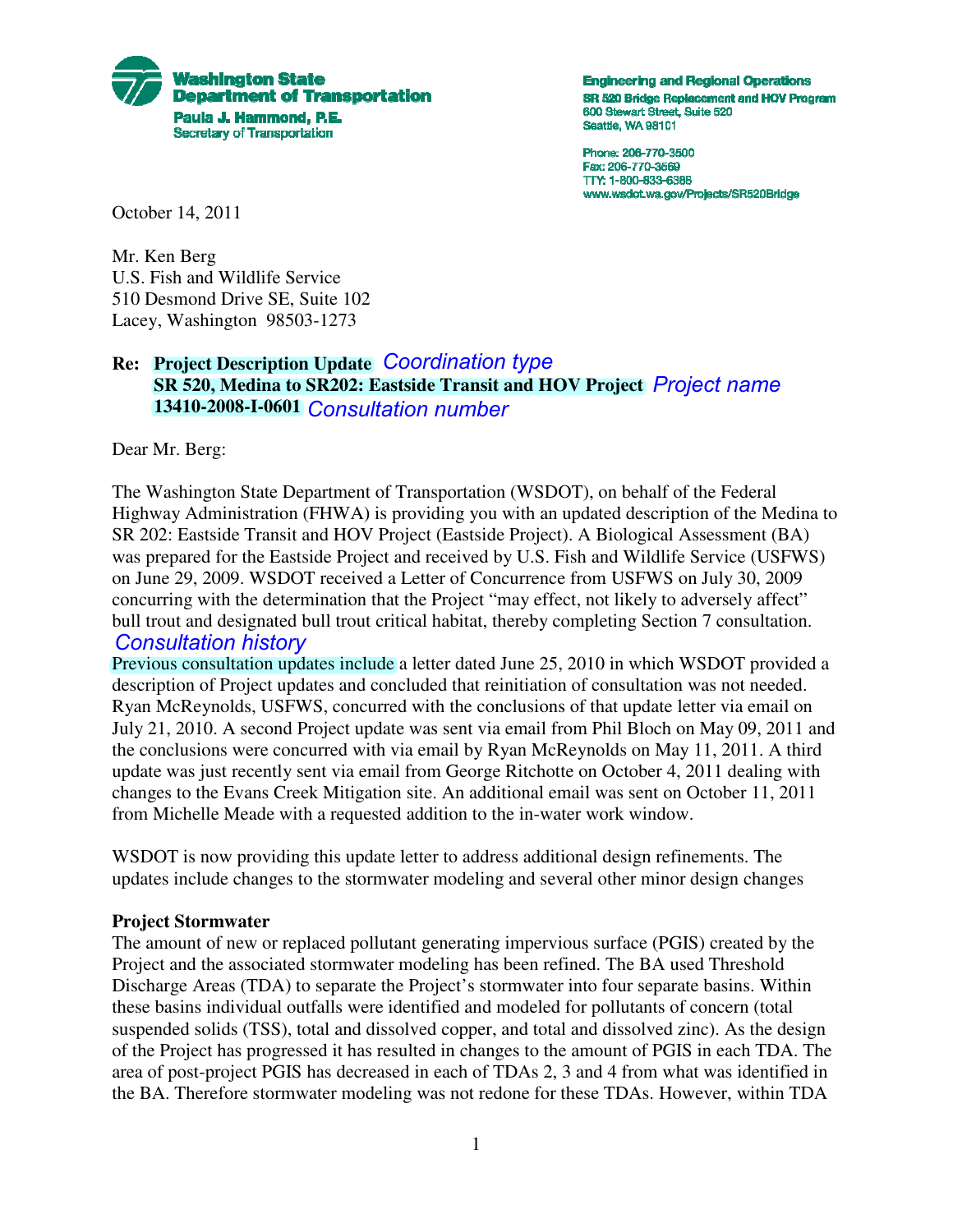1, Yarrow Creek, there have been increases in the amount of PGIS and changes to the outfall location.

- Within TDA 1 the BA modeled two separate stormwater outfalls; one on Yarrow Creek<sup>1</sup> mainstem and one on the West Tributary to Yarrow Creek. Upon further analysis WSDOT is no longer proposing to construct the stormwater facility identified as G4 in the BA which discharged to the West Tributary to Yarrow Creek. All water from TDA 1 will be conveyed to the stormwater facilities discharging to the Yarrow Creek mainstem. There is no longer a discharge of pollutants or required mixing zone for the West Tributary to Yarrow Creek; however there is an increase in the area of PGIS being routed to the Yarrow Creek outfall and resulting increase in the mixing zone.
- At the time of the BA, WSDOT was uncertain as to the Project's impacts on local streets and how stormwater from those streets would be routed and treated. The areas of PGIS identified in the BA were only those areas within WSDOT right-of-way. At this time WSDOT has identified the areas of local streets that will be impacted by the Project. Within TDA 1 a total 5.61 acres of post-project PGIS is located on local streets.<sup>2</sup> The majority of this area represents unmodified existing PGIS that is within the project limits due to traffic modifications or utilities. The relatively small amount of new (0.61 acre) and replaced (0.90 acre) PGIS will receive water quality treatment consistent with local standards. Because none of these areas receive water quality treatment today the Project represents an improvement over baseline conditions.

 is no longer proposed, that discharge location is no longer presented in the exhibit. Based on the current design, TDA 1 has a total of 37.11 acres of post-project PGIS. Of this 9.84 acres is existing, unmodified area, 14.15 acres is replaced and 13.12 acres is new PGIS. Consistent with the WSDOT Highway Runoff Manual all new and replaced PGIS in TDA 1 will receive enhanced water quality treatment. The HI-RUN water quality monitoring described in the BA has been re-run for TDA 1 to reflect the changes to the PGIS areas and points of discharge described above. A modified Exhibit 13 from the BA is presented below to reflect the changes to the relevant mixing zones. Because the outfall to the West tributary to Yarrow Creek

|                           |                         | <b>Mixing Zone Distance (ft)</b> |     |        |
|---------------------------|-------------------------|----------------------------------|-----|--------|
| <b>Discharge Location</b> | <b>Constituent</b>      | January                          | May | August |
| Yarrow Creek              | <b>Dissolved Copper</b> |                                  | 4   | 9      |
|                           | Dissolved Zinc          |                                  | 22  | 520    |

#### **EXHIBIT 13. SUMMARY OF HI-RUN MODEL DILUTION RESULTS FOR THE YARROW CREEK OUTFALL**

 In comparing the mixing zones to the information presented in the BA, the updated design increases each mixing zone for the Yarrow Creek discharge. However this does not represent a

 $<sup>1</sup>$  As described in the BA there are several outfalls to the Yarrow Creek mainstem however to simplify the modeling</sup> and maintain a conservative approach they were modeled as a single outfall at the most downstream location.  $2$  A small amount of PGIS from local streets is also located in TDA 2 (0.31 acre) and TDA 3 (0.21). However due to

 an overall decrease in the area of post-project PGIS these TDAs are still below the areas described in the BA and therefore have not been remodeled.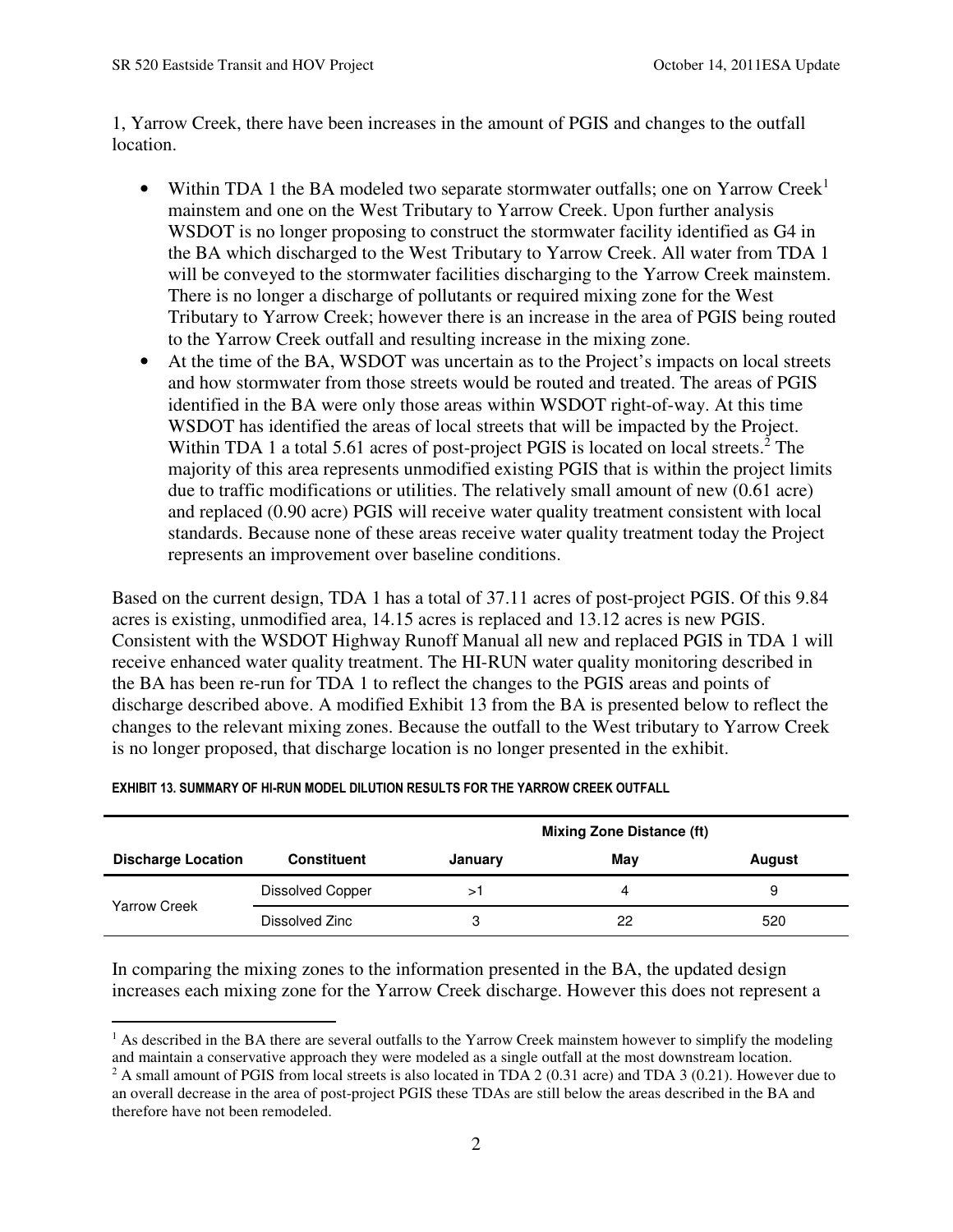dissolved zinc in August, represents a location approximately the same distance from Lake significant increase in the area of effected habitat. The largest revised mixing zone, 520 ft for Washington than the previous West Tributary to Yarrow Creek mixing zone of 340 ft due to the location of the outfalls. Both the current largest mixing zone and the largest from the BA occur near the confluence of the West Tributary with Yarrow Creek mainstem, a location approximately one-quarter of a mile upstream from Lake Washington. Therefore the revised design does not increase the likelihood of effect to Bull Trout using Yarrow Creek from what was presented in the BA.

# *Description of what has changed*

# **Changes to the Limits of Construction and other Elements**

There have been numerous small changes to the design and layout of roadway elements, trails and walls, as well as small increases in the limits of construction due to temporary access needs. These changes due not increase the project's impacts to wetlands, streams or other sensitive areas beyond what was described in the BA and subsequent update letters. The updates include;

- Temporary construction on and off ramps were added in the vicinity of Evergreen Point Road.
- will provide pedestrian access between the vicinity of Fairweather Bay and Evergreen • Based on input from local jurisdictions the Point Loop Trail was moved into an alignment south of the highway between  $92<sup>nd</sup>$  Ave and Evergreen Point Road. The new alignment will primarily be located on existing sidewalks and right-of-way. A new connector trail Point Road on the north side of the highway.
- Additional trees were removed from within WSDOT right-of-way along NE Points Drive. Access to construct adjacent walls and other structures necessitated the additional clearing.
- Construction of a temporary signal at the intersection of the SR 520 eastbound off-ramp with N Bellevue Way. This activity was within the WSDOT right-of-way and the limit of construction.
- • Replacement of the stormwater bioswale, Facility K, along the shoreline of Lake Washington with an interim water quality vault adjacent to the highway. It was determined that because Facility K was in conflict with the construction of the ultimate bridge construction project it should not be built. The interim water quality vault will achieve basic treatment and the outfall will be reconstructed as describe in the BA. The ultimate stormwater treatment facility is described in the separate bridge construction project BA.
- Changes to the alignment and heights of several corridor noise walls based on revised modeling and highway design.
- Several small changes to the limits of construction to incorporate design refinements involving retaining walls, slopes and construction access needs.
- Due to concerns about constructability the design of the new Culvert H on the South Fork to Yarrow Creek has changed to a round aluminized steel structure with an 11-foot interior diameter. This size will allow for appropriate stream width and height consistent with fish passage requirements.

# **Conclusion**